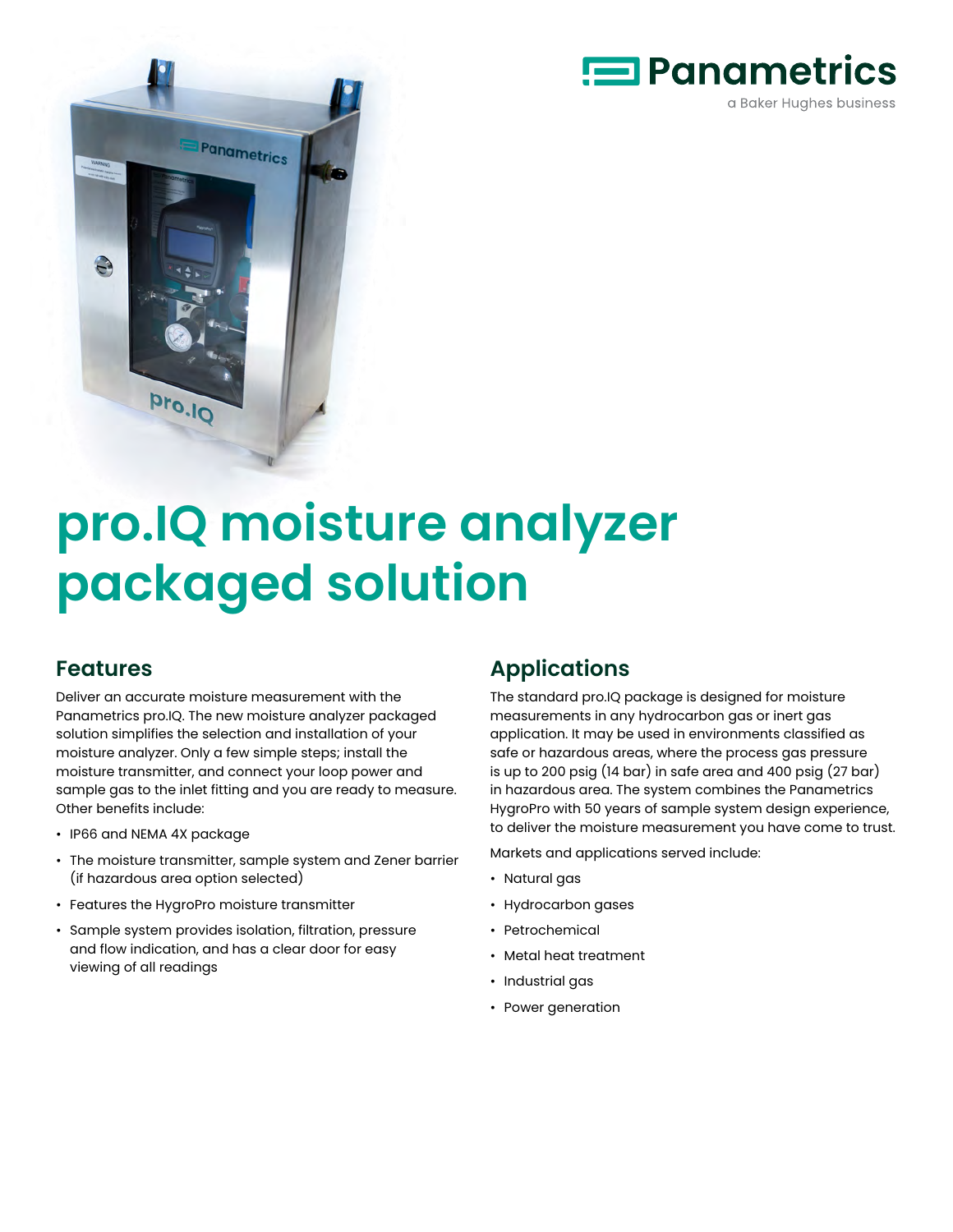# **Ordering configuration**

pro.IQ is comprised of the following items:

- HygroPro moisture transmitter
- Sample system 733-2500 or 733-2501 or 733-2502 or 733-2503 dependent on version selected
- Zener barrier (Hazardous area option only)

# **Available versions**

- Pro.IQ-H-I: Hazardous area, ¼" tube fittings
- Pro.IQ-H-M: Hazardous area, 6 mm tube fittings
- Pro.IQ-GP-I: General purpose area, ¼" tube fittings
- Pro.IQ-GP-M: General purpose area, 6 mm tube fittings

# **Application parameters**

## **General purpose configuration**

- Sample gas pressure: 0 to 200 psig (14 bar)
- Recommended operating temperature range: 32°F to 122°F  $(0 to +50°C)$

## **Hazardous area configuration**

- Sample gas pressure: 0 to 400 psig (27 bar)
- Recommended operating temperature range: 32°F to 140°F  $(0 to +60°C)$

#### **Common**

• Moisture content: 68°F to -166°F (20°C to -110°C) dew/frost point, non-condensing



# **HygroPro specifications**

## **Dew point/frost point calibration ranges**

- Overall: 68°F to -166°F (20°C to -110°C)
- Standard: 68°F to -112°F (20°C to –80°C)

#### **Operating temperature**

–4°F to 140°F (–20°C to 60°C\*)

\*Refer to pro.IQ specifications for overall system limits

## **Storage temperature**

158°F (70°C) maximum

## **Warm-up time**

Meets specified accuracy in three minutes

**Calibrated accuracy @ 77°F (25°C)**

- ±3.6°F (±2°C) above -148°F (-100°C)
- ±5.4°F (±3°C) below -148°F (-100°C)

## **Repeatability**

- ±0.4°F (±0.2°C) above -148°F (-100°C)
- ±0.9°F (±0.5°C) below -148°F (-100°C)

# **Electrical**

#### **Power**

- Voltage: 12 to 30 VDC (loop-powered, customer supplied)
- Output: 4 to 20 mA analog, RS485 digital
- Output resolution: 0.01 mA/12 bits
- Load: Max R = (PSV x 33.33) 300 Example:  $(24 \times 33.33) - 300 = 500$  W
- Cable: 1.5 ft (0.5 m), standard includes molded M8 connector with flying leads to connect transmitter to sample system terminal block

#### **Display**

- 128 x 64 LED backlit LCD
- Display from one to three parameters and diagnostics

# **Mechanical**

#### **Sample connection**

• 3/4-16 in (19 mm) straight male thread with o-ring

## **Operating pressure**

5 mHg to 5,000 psig (345 bar\*) \*Refer to pro.IQ specifications for overall system limits

#### **Enclosure**

#### Type 4X/IP67

#### **Dimensions**

- H x W x D: 7.88 x 3.99 x 2.56 in (200 x 101 x 65 mm)
- Weight: 1.2 lb (550 g)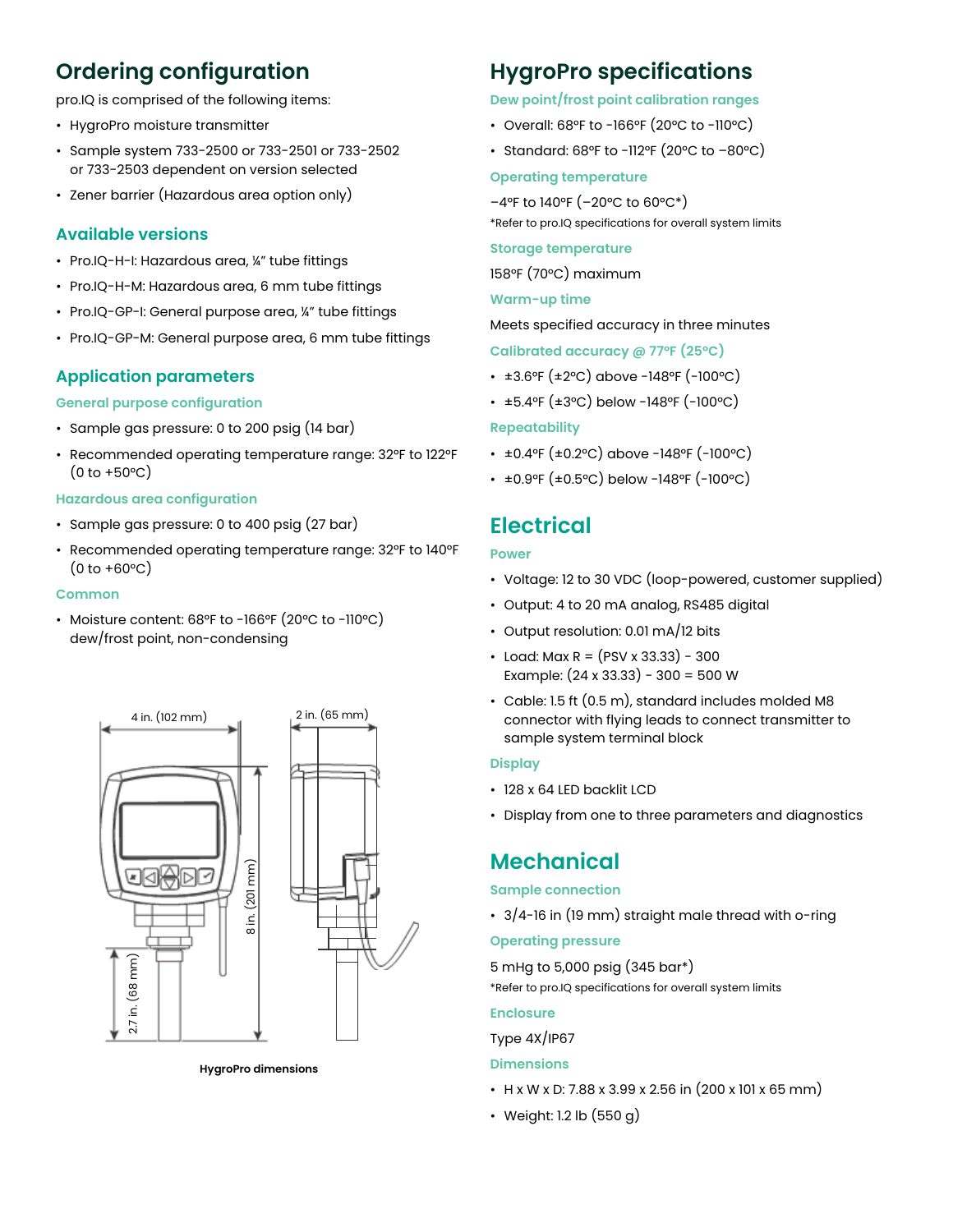#### **European compliance**

Complies with EMC Directive 2004/108/EC and PED 97/23/EC for DN<25

#### **Hazardous area certification**

- C-US Class I, Division 1, Groups A, B, C and D, Type 4X
- $\cdot$   $\mathbb{Q}$  II 1 G Ex ia IIC T4 (ATEX)
- Ex ia IIC T4 (IEC Ex)

# **Moisture sensor**

#### **Sensor type**

Thin-film aluminum oxide moisture sensor

#### **Calibration**

Each sensor is individually computer-calibrated against known moisture concentrations, traceable to NIST.

#### **Calibration interval**

Sensor recalibration by Panametrics is recommended every six to twelve months depending on application.

#### **Flow rate**

Gases: Static to 100 m/s linear velocity at 1 atm

# **Built-in temperature sensor**

#### **Type**

NTC thermistor

**Operating range**

-22°F to 158°F (-30°C to 70°C)

**Accuracy** ±0.9°F (±0.5°C) overall

## **Response time (maximum)**

One second in well stirred oil or 10 seconds in still air for a 63% step change in increasing or decreasing temperature

# **Built-in pressure sensor**

## **Type**

Solid state/piezoresistive

## **Available ranges**

- 30 to 300 psig (3 to 21 bar)
- 50 to 500 psig (4 to 35 bar)

## **Accuracy**

±1% of full scale (FS)

## **Pressure rating**

Three times the span of the specified range to a maximum of 7500 psig (518 bar\*) \*Refer to pro.IQ specifications for overall system limits

# **Start-up procedure**

- Insert moisture transmitter into the sample cell and connect earth to ground connection of the transmitter.
- Follow HygroPro manual wiring instructions to connect power, pay special attention to zener barrier installation and wiring if in hazardous area.
- For applications with potential light liquid contaminant, install the fibre filter element (supplied loose) in the filter housing, removing the particulate filter element already installed.
- Start with the inlet valve, the drain valve and the sample outlet valve fully closed.
- For measurement at process pressure, slowly open the inlet valve until fully open; then crack the sample outlet valve to get flow on mid range of the flowmeter scale.
- For measurement at atmospheric pressure, fully open the sample outlet valve; then crack the inlet needle valve to get flow on scale.
- For applications with potential light liquid contaminant crack the drain needle valve to ensure continuous removal of any liquid mists from the sample gas.

\*Use appropriate filter element supplied

# **Shut-down procedure**

- Slowly close the inlet needle valve.
- Slowly open the drain needle valve until the pressure on the pressure gauge is 0 psig.
- Remove the moisture transmitter.